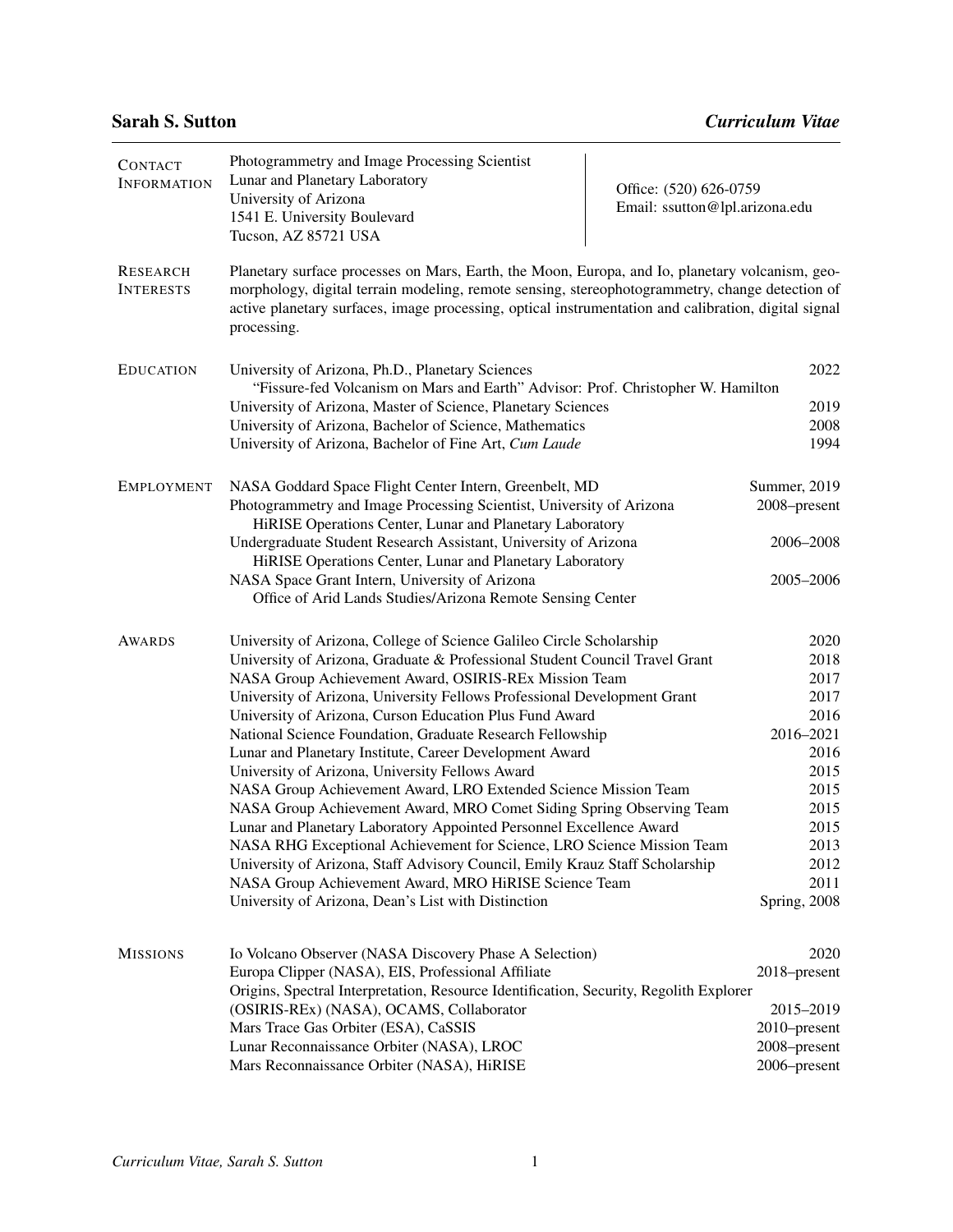| SUBMITTED    | Perry, J.E., R. Heyd, M. Read, L.L. Tornabene, S. S. Sutton, S. Byrne, N. Thomas, A. Fennema, |
|--------------|-----------------------------------------------------------------------------------------------|
| JOURNAL      | A. McEwen, K. Berry. Geometric Processing of TGO CaSSIS Observations. Planetary and           |
| PUBLICATIONS | <i>Space Sciences, In review, 2021.</i>                                                       |

Re, C., E. Simioni, A. Fennema, S. S. Sutton, D. Mège, K. Gwinner, M. Józefowicz, G. Munaretto, A. Petrella, A. Pommerol, G. Cremonese, N. Thomas. CaSSIS-based stereo products for Mars after three years in orbit. *Planetary and Space Science*, In review, 2021.

REFEREED JOURNAL PUBLICATIONS Sutton, S. S., M. Chojnacki, A. S. McEwen, R. L. Kirk, C. M. Dundas, E. I. Schaefer, S. J. Conway, S. Diniega, G. Portyankina, M. E. Landis, N. F. Baugh, R. Heyd, S. Byrne, L. L. Tornabene, L. Ojha, C. W. Hamilton. Revealing active Mars with HiRISE digital terrain models. *Remote Sensing*, *14*(10), 2403, doi[:10.3390/rs14102403](http://dx.doi.org/10.3390/rs14102403) 2022.

- Sutton, S. S., C. W. Hamilton, V. Cataldo, D. A. Williams, J. E. Bleacher. Sinuous channels east of Olympus Mons, Mars: Implications for volcanic, hydrological, and tectonic processes. *Icarus*, *374*, 114798, doi[:10.1016/j.icarus.2021.114798,](http://dx.doi.org/10.1016/j.icarus.2021.114798) 2022.
- McEwen, A. S., E. I. Schaefer, C. M. Dundas, S. S. Sutton, L. K. Tamppari, M. Chojnacki. Mars: Abundant recurring slope lineae (RSL) following the planet-encircling dust event (PEDE) of 2018. *Journal of Geophysical Research–Planets*, *126*, e2020JE006575, doi[:10.1029/2020JE006575,](http://dx.doi.org/10.1029/2020JE006575) 2021.
- Becerra, P., M. M. Sori, N. Thomas, A. Pommerol, S. S. Sutton, S. Tulyakov, E. Simioni, G. Cremonese. Timescales of the climate record in the south polar ice cap of Mars. *Geophysical Research Letters*, *46*, doi[:10.1029/2019GL083588,](http://dx.doi.org/10.1029/2019GL083588) 2019.
- Schaefer, E. I., A. S. McEwen, S. S. Sutton. A case study of recurring slope lineae (RSL) at Tivat crater: Implications for RSL origins. *Icarus*, *317*, 621–648, doi[:10.1016/j.icarus.2018.07.014,](http://dx.doi.org/10.1016/j.icarus.2018.07.014) 2019.
- DellaGiustina, D. N., C. A. Bennett, K. Becker, D. R Golish, L. Le Corre, D. A. Cook, K. L. Edmundson, M. Chojnacki, S. S. Sutton, and 32 others. Overcoming the Challenges Associated with Image-based Mapping of Small Bodies in Preparation for the OSIRIS-REx Mission to (101955) Bennu. *Earth and Space Science*, *5*, 929–949, doi[:10.1029/2018EA000382,](http://dx.doi.org/10.1029/2018EA000382) 2018.
- Dundas, C. M., A. M. Bramson, L. Ojha, J. J. Wray, M. T. Mellon, S. Byrne, A. S. McEwen, N. E. Putzig, D. Viola, S. S. Sutton, E. Clark, J. W. Holt. Exposed subsurface ice sheets in the Martian mid-latitudes *Science*, 359:6372, doi[:10.1126/science.aao1619,](http://dx.doi.org/10.1126/science.aao1619) 2018.
- Tornabene, L. L., F. P. Seelos, A. Pommerol, N. Thomas, C. M. Caudill, P. Becerra, J. C. Bridges, S. Byrne, and 16 others, including S. S. Sutton. Image Simulation and Assessment of the Colour and Spatial Capabilities of the Colour and Stereo Surface Imaging System (CaSSIS) on the ExoMars Trace Gas Orbiter. *Space Science Reviews*, 214:1, doi[:10.1007/s11214-017-](http://dx.doi.org/10.1007/s11214-017-0436-7) [0436-7,](http://dx.doi.org/10.1007/s11214-017-0436-7) 2017.
- Becerra, P., S. Byrne, M. M. Sori, S. S. Sutton, K. E. Herkenhoff. Stratigraphy of the North Polar Layered Deposits of Mars from High-Resolution Topography. *Journal of Geophysical Research: Planets*, doi[:10.1002/2015JE004992,](http://dx.doi.org/10.1002/2015JE004992) 2016.
- Chojnacki, M., A. S. McEwen, C. Dundas, L. Ojha, A. Urso, S. S. Sutton. Geologic context of recurring slope lineae in Melas and Coprates Chasmata, Mars. *Journal of Geophysical Research*, 121:7, 1204–1231, doi[:10.1002/2015JE004991,](http://dx.doi.org/10.1002/2015JE004991) 2016.
- Diot, X., M. R. El-Maarry, L. Guallini, F. Schlunegger, K. P. Norton, N. Thomas, S. S. Sutton, P. M. Grindrod. An ice-rich flow origin for the banded terrain in Hellas basin, Mars. *Journal of Geophysical Research*, 120:12, 2258–2276, doi[:10.1002/2015JE004956,](http://dx.doi.org/10.1002/2015JE004956) 2015.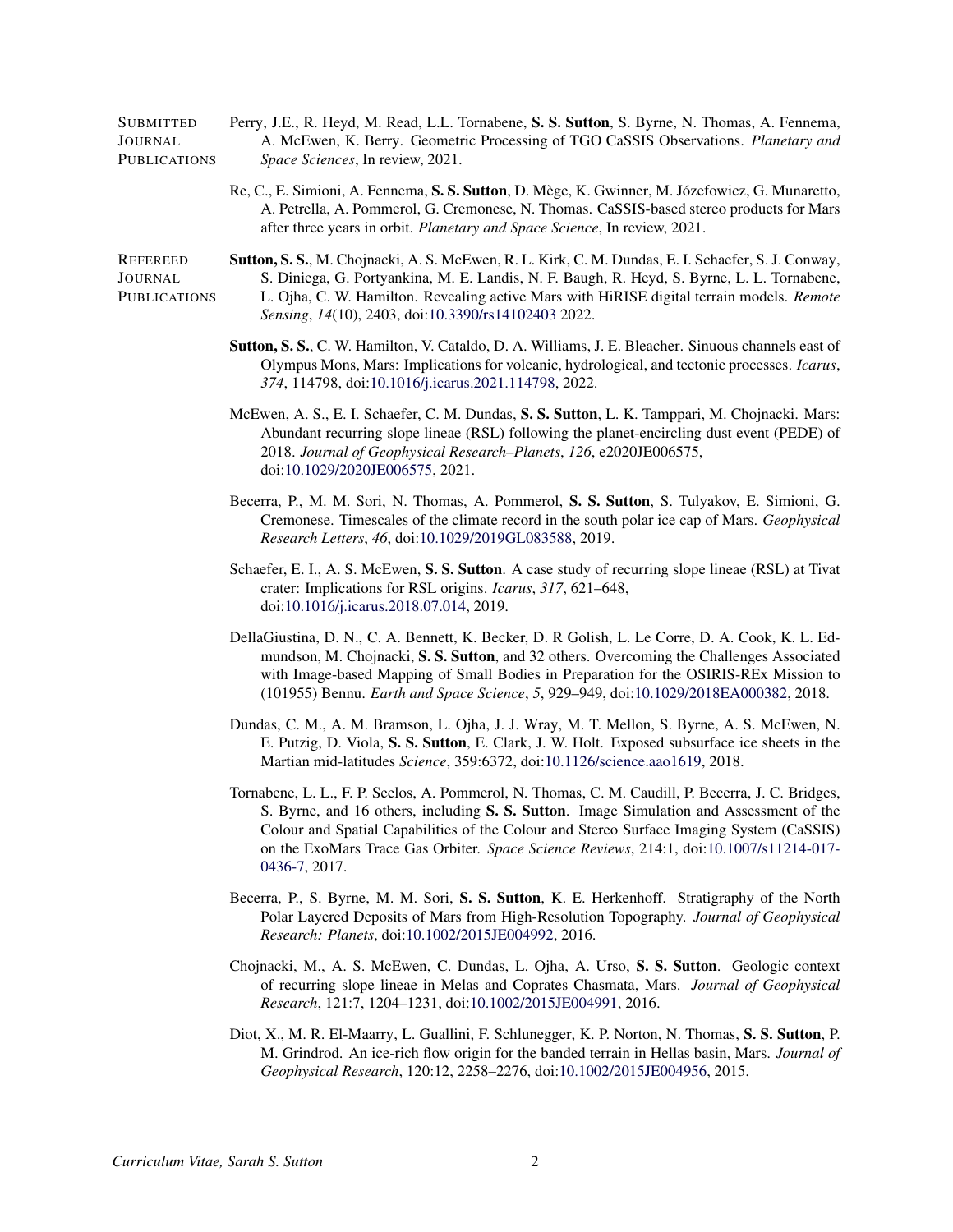- Bramson, A. M., S. Byrne, N. E. Putzig, S. S. Sutton, J. J. Plaut, T. C. Brothers, J. W. Holt. Widespread excess ice in Arcadia Planitia, Mars. *Geophysical Research Letters*, 42, 6566– 6574, doi[:10.1002/2015GL064844,](http://dx.doi.org/10.1002/2015GL064844) 2015.
- (Note: Name change from Mattson to Sutton January, 2015)
- Ding, N., V. Bray, A. S. McEwen, S. Mattson, C. H. Okubo, M. Chojnacki, L. L. Tornabene. The central uplift of Ritchey crater, Mars. *Icarus*, 252, 255–270, doi[:10.1016/j.icarus.2014.11.001,](http://dx.doi.org/10.1016/j.icarus.2014.11.001) 2014.
- Ojha, L., A. S. McEwen, C. M. Dundas, S. Byrne, S. Mattson, J. J. Wray, M. Masse, and E. I. Schaefer. HiRISE observations of Recurring Slope Lineae (RSL) during southern summer on Mars. *Icarus*, 231, 365–376, doi[:10.1016/j.icarus.2013.12.021,](http://dx.doi.org/10.1016/j.icarus.2013.12.021) 2014.
- McEwen, A. S., C. M. Dundas, S. Mattson, A. D. Toigo, L. Ojha, J. J. Wray, M. Chojnacki, S. Byrne, S. L. Murchie, and N. Thomas. Recurring slope lineae in equatorial regions of Mars. *Nature Geoscience*, 7, 53–58, doi[:10.1038/ngeo2014,](http://dx.doi.org/10.1038/ngeo2014) 2014.
- Caudill, C. M., L. L. Tornabene, A. S. McEwen, S. Byrne, L. Ojha, and S. Mattson. Layered MegaBlocks in the central uplifts of impact craters. *Icarus*, 221, 710–720, doi[:10.1016/j.icarus.2012.08.033,](http://dx.doi.org/10.1016/j.icarus.2012.08.033) 2012.
- Tornabene, L. L., G. R. Osinski, A. S. McEwen, J. M. Boyce, V. J. Bray, C. M. Caudill, J. A. Grant, C. W. Hamilton, S. Mattson, and P. J. Mouginis-Mark. Widespread crater–related pitted materials on Mars: Further evidence for the role of target volatiles during the impact process. *Icarus*, 220, 348–368, doi[:10.1016/j.icarus.2012.05.022,](http://dx.doi.org/10.1016/j.icarus.2012.05.022) 2012.
- Bridges, N. T., F. Ayoub, J.-P. Avouac, S. Leprince, A. Lucas, and S. Mattson. Earth-like sand fluxes on Mars. *Nature*, 485, 339–342, doi[:10.1038/nature11022,](http://dx.doi.org/10.1038/nature11022) 2012.
- Bridges, N. T., M. C. Bourke, P. E. Geissler, M. E. Banks, C. Colon, S. Diniega, M. P. Golombek, C. J. Hansen, S. Mattson, A. S. McEwen, M. T. Mellon, N. Stantzos, and B. J. Thomson. Planet-wide sand motion on Mars. *Geology*, 40, 31–34, doi[:10.1130/G32373.1,](http://dx.doi.org/10.1130/G32373.1) 2012.
- McEwen, A. S., L. Ojha, C. M. Dundas, S. Mattson, S. Byrne, J. J. Wray, S. C. Cull, S. L. Murchie, N. Thomas, and V. C. Gulick. Seasonal Flows on Warm Martian Slopes. *Science*, 333, 740– 743, doi[:10.1126/science.1204816,](http://dx.doi.org/10.1126/science.1204816) 2011.
- Delamere, W. A., L. L. Tornabene, A. S. McEwen, K. Becker, J. W. Bergstrom, N. T. Bridges, E. M. Eliason, D. Gallagher, K. E. Herkenhoff, L. Keszthelyi, S. Mattson, G. K. McArthur, M. T. Mellon, M. Milazzo, P. S. Russell, and N. Thomas. Color imaging of Mars by the High Resolution Imaging Science Experiment (HiRISE). *Icarus*, 205, 38–52, doi[:10.1016/j.icarus.2009.03.012,](http://dx.doi.org/10.1016/j.icarus.2009.03.012) 2010.
- McEwen, A. S., and 69 others including S. Mattson. The High Resolution Imaging Science Experiment (HiRISE) during MRO's Primary Science Phase (PSP). *Icarus*, 205, 2–37, 2010.
- Milazzo, M. P., L. P. Keszthelyi, W. L. Jaeger, M. Rosiek, S. Mattson, C. Verba, R. A. Beyer, P. E. Geissler, and A. S. McEwen. Discovery of columnar jointing on Mars. *Geology*, 37, 171–174, doi[:10.1130/G25187A.1,](http://dx.doi.org/10.1130/G25187A.1) 2009.
- BOOK **CHAPTERS** Sutton, S. S., A. K. Boyd, R. L. Kirk, D. Cook, J. W. Backer, A. Fennema, R. Heyd, A. S. McEwen, S. D. Mirchandani. Correcting spacecraft jitter in HiRISE images. in *Planetary Remote Sensing and Mapping*, B. Wu, K. Di, J. Oberst, and I. Karachevtseva (Eds.), Taylor & Francis Group/CRC Press, London, Chapter 8, pp. 91–106, ISBN: 978-1-138-58415-0, 2018.
- PAPERS IN PREPARATION Sutton, S. S., J. A. Richardson, P. W. Whelley, C. W. Hamilton, S. P. Scheidt, et al. Degradation of the 2014–2015 Holuhraun vent edifice.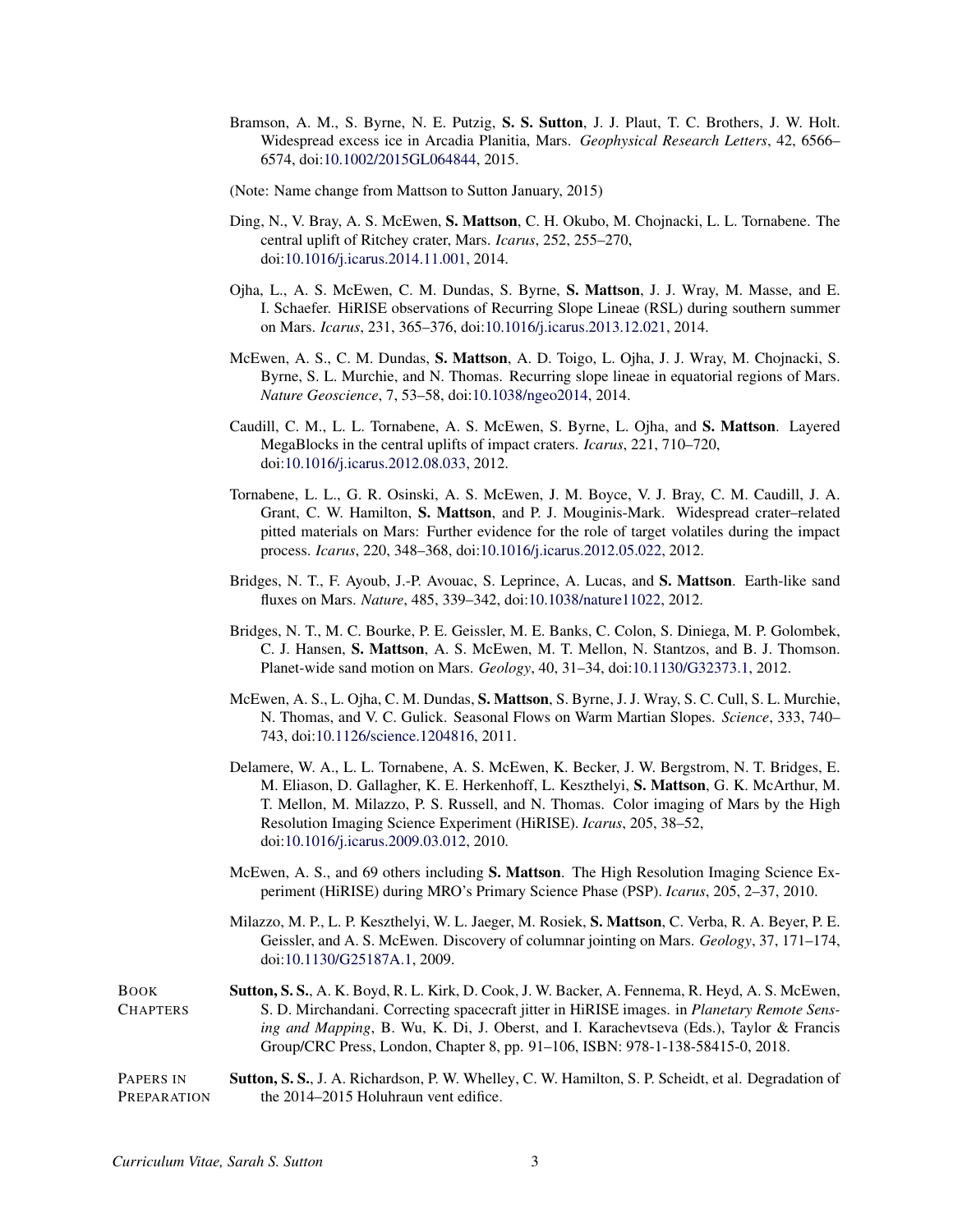**SELECTED CONFERENCE PRESENTATIONS** Sutton, S. S., M. Chojnacki, A. S. McEwen, R. L. Kirk, C. M. Dundas, E. I. Schaefer, S. J. Conway, S. Diniega, G. Portyankina, M. E. Landis, N. F. Baugh, R. Heyd, S. Byrne, L. L. Tornabene, L. Ojha, C. W. Hamilton, Revealing active Mars with HiRISE digital terrain models and orthoimages. *53rd Lunar and Planetary Science Conference*, Abstract 2509, 7–11 March 2022, The Woodlands, Texas, Poster.

- Sutton, S. S., C. W. Hamilton, V. Cataldo, D. A. Williams, J. E. Bleacher, Channels and fossae east of Olympus Mons as indicators of Late Amazonian volcanic, hydrological, and tectonic processes. *53rd Lunar and Planetary Science Conference*, Abstract 1226, 7–11 March 2022, The Woodlands, Texas, Poster.
- Richardson, J. A., S. S. Sutton, P. L. Whelley, S. P. Scheidt. Vent development at the Holuhraun lava flow (Northern Iceland) and small Martian volcanoes. Geological Society of America Abstracts with Programs. Vol 53, No. 6, Invited Presentation, doi: 10.1130/abs/2021AM-370494
- Sutton, S. S., J. A. Richardson, P. L. Whelley, C. W. Hamilton, S. P. Scheidt. K. E. Young, A. Höskuldsson, I. Jónsdóttir, T. Thordarson. The onset of degradation of a large spatter rampart in Iceland. *51st Lunar and Planetary Science Conference*, Abstract 1527, 15–20 March 2020, The Woodlands, Texas, Talk.
- Sutton, S. S., J. A. Richardson, P. W. Whelley, C. W. Hamilton, K. E. Young, S. P. Scheidt, J. Voigt, J. E. Bleacher. The onset of degradation of the Holuhraun spatter rampart. *Geological Society of America*, 25 September 2019, Phoenix, Arizona, Talk.
- Sutton, S. S., C. W. Hamilton, J. E. Bleacher, S. P. Scheidt, V. Cataldo, D. A. Williams. Late Amazonian channelized flows east of Olympus Mons, Mars: Implications for volcanism and aqueous flooding. *Late Mars Workshop*, 1–2 October 2018, Houston, Texas, Talk.
- Sutton, S. S., C. W. Hamilton, J. E. Bleacher, D. A. Williams. Channelized flows east of Olympus Mons, Mars. *2017 Meeting of the International Association of Volcanology and Chemistry of the Earth's Interior*, 13–16 August 2017, Portland, Oregon, Talk.
- Sutton, S. S, S. Byrne, K.E. Herkenhoff, A.S. McEwen. Seasonal and interannual changes in meter-scale pits in Mars' north polar layered deposits. *48th Lunar and Planetary Science Conference*, Abstract 2592, March, 2017, The Woodlands, Texas, Poster.
- Sutton, S. S., A. Boyd, A. S. McEwen, R. Heyd, A. Fennema, R. Kirk, D. Cook, and S. Mirchandani. Correcting Spacecraft Jitter in HiRISE Images. *The International Archives of the Photogrammetry, Remote Sensing and Spatial Information Sciences*, XLII-3/W1, 2017 International Symposium on Planetary Remote Sensing and Mapping, 13–16 August 2017, Hong Kong, Talk (given by R. Kirk).
- Herkenhoff, K. E., Sutton, S. S., and the HiRISE Science Team. MRO HiRISE Observations of Recent Phenomena in the North Polar Region of Mars. *LPI Contributions*, The Sixth International Conference on Mars Polar Science and Exploration, held 5-9 September, 2016 in Reykjavik, Iceland. LPI Contribution No. 1926, id.6040.
- Sutton, S. S, C.W. Hamilton, J.E. Bleacher. Investigating channel morphologies in the eastern Olympus Mons region of Mars: Implications for volcanic and fluvial processes. *47th Lunar and Planetary Science Conference*, Abstract 2759, March, 2016, The Woodlands, Texas, Poster.
- Sutton, S. S, M. Chojnacki, A. Kilgallon, and HiRISE Team. Precision and Accuracy of Simultaneously Collected HiRISE Digital Terrain Models. *46th Lunar and Planetary Science Conference*, Abstract 3010, March, 2015, Poster.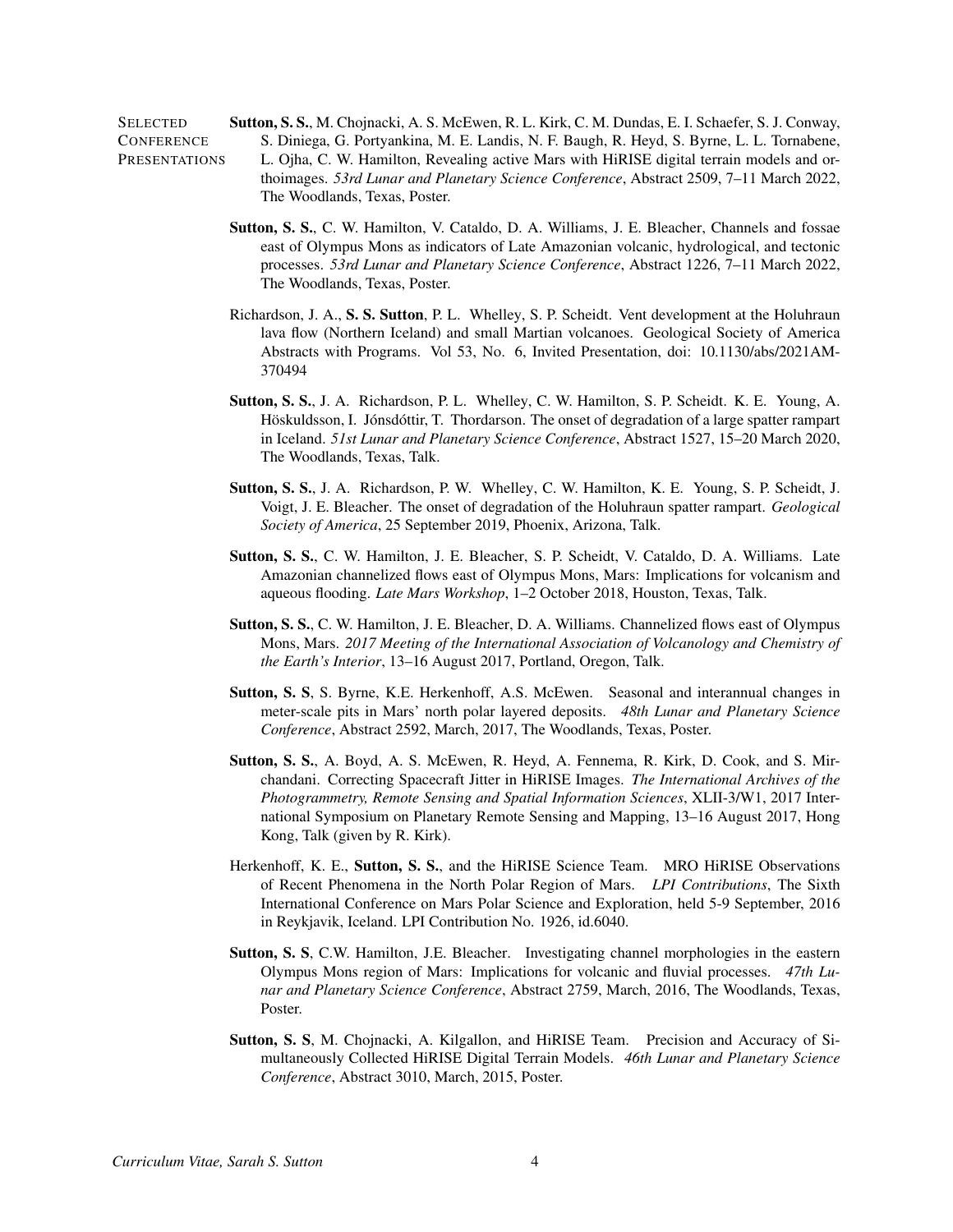- Delamere, A., A. S. McEwen, S. Mattson, R. Heyd, A. T. Polit, C. Schaller , R. W. Zurek, S. M. Miilkovich, K. Block, L. K. Tamppari, J. Li, T. Farnham, C. M. Lisse, and M. S. Kelley. Observation of Comet Siding Spring by the High Resolution Imaging Science Experiment (HiRISE) on Mars Reconnaissance Orbiter (MRO). In *AAS/Division for Planetary Sciences Meeting Abstracts*, volume 46 of *AAS/Division for Planetary Sciences Meeting Abstracts*, page 110.04, November 2014.
- Mattson, S., A. McEwen, R. Kirk, E. Howington-Kraus, M. Chojnacki, K. Runyon, G. Cremonese, and C. Re. Martian Landscapes in Motion. In *European Geophysical Union General Assembly Conference*, volume 16 of *EGU General Assembly Conference Abstracts*, page 10153, May 2014, Vienna, Austria, Talk/PICO poster.
- Mattson, S., A. Kilgallon, S. Byrne, A. S. McEwen, K. Herkenhoff, C. Okubo, N. E. Putzig, and P. Russell. Meter-Scale Pits in Mars' North Polar Layered Deposits. In *45th Lunar and Planetary Science Conference*, Abstract 2431, March 2014, The Woodlands, Texas, Poster.
- Mattson, S., A. S. McEwen, E. Speyerer, and M. S. Robinson. LROC NAC Stereo Anaglyphs. *AGU Fall Meeting Abstracts*, page 709, December 2012, Poster.
- Mattson, S., A. S. McEwen, L. Ojha, N. T. Bridges, R. L. Kirk, E. Howington-Kraus, and N. Mogk. Mars' Active Surface: Observing Changes with Orthorectified HiRISE Images. *AGU Fall Meeting Abstracts*, page C1849, December 2012, Poster.
- Mattson, S., A. S. McEwen, M. S. Robinson, E. Speyerer, and B. Archinal. Exploring the Moon with LROC-NAC Stereo Anaglyphs. In *European Planetary Science Congress 2012*, page 486, September 2012, Talk.
- Mattson, S., N. T. Bridges, R. L. Kirk, E. Howington-Kraus, N. Mogk, and L. Ojha. Studying Martian Dune Changes with HiRISE DTMs and Orthoimages. *LPI Contributions*, 1673:68– 69, June 2012, Poster.
- Mattson, S., A. Bartels, A. Boyd, P. Calhoun, O. Hsu, A. McEwen, M. Robinson, J. Siskind, and T. Tran. Continuing Analysis of Spacecraft Jitter in LROC-NAC. In *Lunar and Planetary Science Conference*, volume 42 of *Lunar and Planetary Inst. Technical Report*, page 2756, March 2011, Poster.
- Mattson, S., B. Archinal, R. Beyer, K. Edmundson, B. Gaskell, I. Haase, E. Howington-Kraus, R. Li, N. Mastrodemos, A. McEwen, Z. Moratto, J. Oberst, L. Ojha, A. Ortiz, M. Robinson, M. Rosiek, F. Scholten, T. Tran, and LROC Team. High Resolution Topography from LROC-NAC Geometric Stereo Images. *LPI Contributions*, 1595:38, September 2010, Poster.
- Mattson, S., M. Robinson, A. McEwen, A. Bartels, E. Bowman-Cisneros, R. Li, J. Lawver, T. Tran, K. Paris, and LROC Team. Early Assessment of Spacecraft Jitter in LROC-NAC. In *Lunar and Planetary Science Conference*, volume 41 of *Lunar and Planetary Inst. Technical Report*, page 1871, March 2010, Poster.
- Mattson, S., A. Boyd, R. L. Kirk, D. A. Cook, and E. Howington-Kraus. HiJACK: Correcting spacecraft jitter in HiRISE images of Mars. In *European Planetary Science Congress 2009*, page 604, September 2009, Poster.
- Mattson, S., van Leeuwen, W., Yool, S. Fire effects on vegetation recovery in the Santa Catalina Mountains. In *U.S. Regional Association of the International Association of Landscape Ecology conference*, Tucson, Arizona, 2007, Talk.
- Mattson, S., Yool, S., van Leeuwen, W. Monitoring Post-Wildfire Forest Recovery Using Landsat And Modis Remote Sensing Data. In *50th Annual Meeting of the Arizona–Nevada Academy of Sciences*, University of Arizona, 2006, Poster.